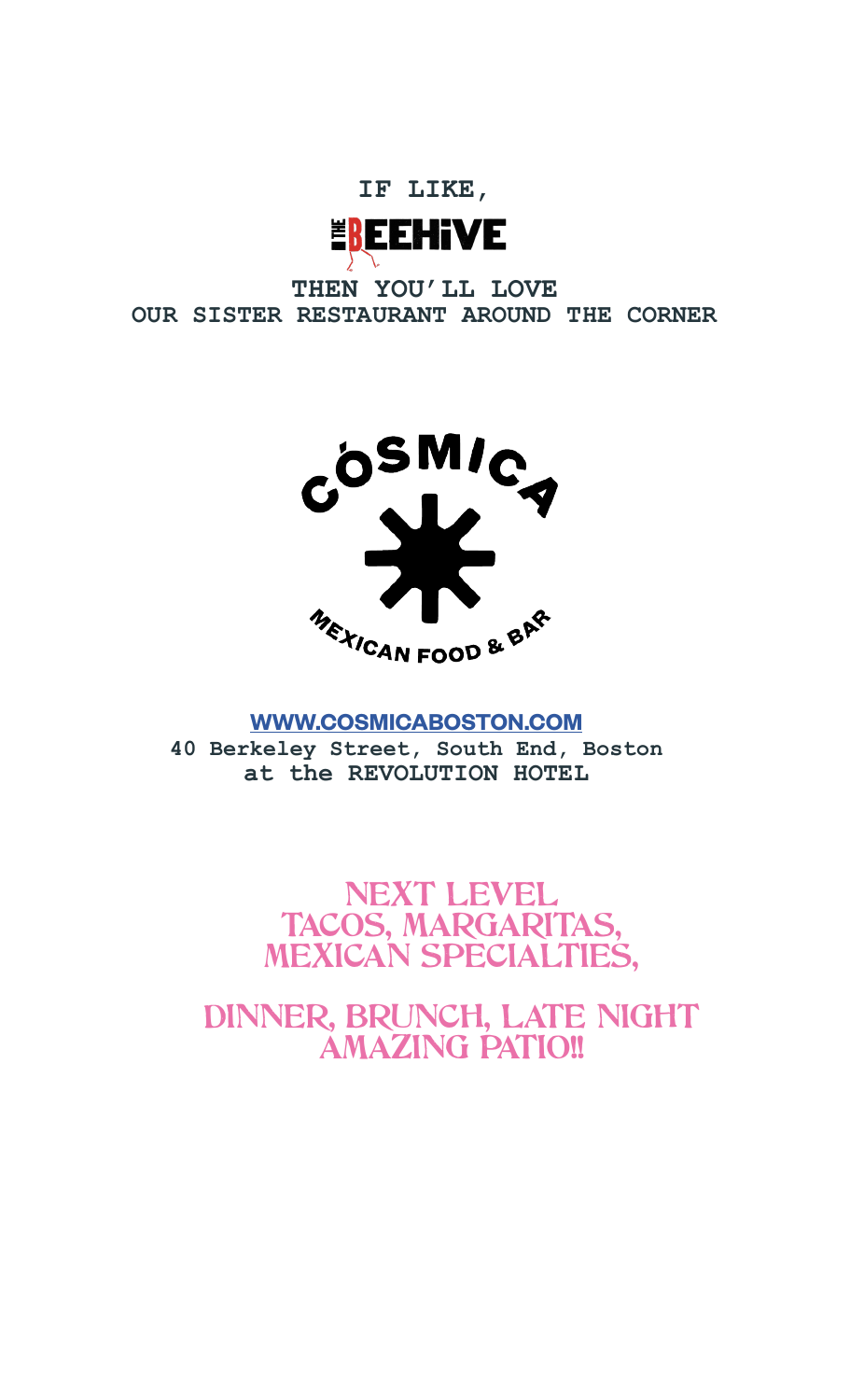

#### **DINNER MENU**

# HORS D'OEUVRES

SESAME & WHITE BEAN DIP, PIQUILLO PEPPER, CHARRED FLATBREAD 17.5 V W/O BREAD CRISPY PORK BELLY, WATERMELON, FETA, MINT, SPRING PEAS 18.5 GF TRUFFLED FRIED CAULIFLOWER, PARMESAN, PARSLEY 18 VG GRILLED GARLIC SHRIMP, SALSA VERDE, BLACK RICE, BREAD 19.5 GF W/O BREAD BIGEYE TUNA CRUDO, ORANGE, RADISH, OLIVE, CALABRIAN CHILI, CUCUMBER\* 23 WHIPPED RICOTTA, ROASTED PEPPERS, BLISTERED TOMATOES, BREAD 18.5 VG CHICKEN WINGS, SESAME CHILI OR SMOKED TURKISH PEPPER OR HOT SAUCE 18 GF FALL-OFF-THE-BONE BABY BACK PORK RIBS 20 GF BABY GEM LETTUCE SALAD, GREEN GODDESS DRESSING 15 VG *ADD TO SALAD: ROAST CHICKEN +14 ROAST SALMON\* +15 GRILLED SHRIMP +15 STRIP STEAK\*+22*

## MAINS

FUSILLI PASTA, SPICY ITALIAN SAUSAGE, BROCCOLI RABE, PECORINO ROMANO 27 VEGETABLE COUSCOUS, JAPANESE EGGPLANT, CARROTS, SPRING PEA PUREE 28 V ROASTED CHICKEN, LEMON, GARLIC WHIPPED RED POTATOES, BROCCOLI RABE 32 GF GRILLED SALMON, HEIRLOOM TOMATOES, TZATZIKI, BLACK RICE, RED QUINOA\* 33 GF CIDER GLAZED PORK SHOULDER, WILD MUSHROOMS, POLENTA 29 GF GRILLED BRISKET, SHISHITO PEPPER, ROMESCO SAUCE, CRISPY POTATOES 29.5 GF DRY AGED BURGER, MALT ONION JAM, VERMONT CHEDDAR\* 20 BACON+2 PAINTED HILLS FARM NY STRIP, SALSA VERDE, GARLIC WHIPPED POTATOES, ASPARAGUS\* 38 GF TRUFFLED SHORT RIBS, PARSNIPS, BABY CARROTS, LARDONS, BORDELAISE 42 GF

#### SIDES

WILD MUSHROOMS, POLENTA 12 VG/GF BROCCOLI RABE, RED PEPPER FLAKES, GARLIC 10 V/GF BEEHIVE FRITES 12 V/GF

> **GF = GLUTEN FRIENDLY VG = VEGETARIAN V = VEGAN** *CERTAIN DISHES CAN BE PREPARED GF, V & VG*

Before placing order, please inform server if a person in your party has a food allergy. **†** All Menu items may contain or come into contact with WHEAT, EGGS, SHELFISH, PEANUTS, TREE NUTS, and MILK. \*These items are served raw or undercooked, or contain (may contain) raw or undercooked ingredients. Consuming raw or undercooked meats, poultry, seafood, shellfish, or eggs may increase your risk of foodborne illness. For your convenience, A 22% Service Fee will be added on Checks for Groups of Six or Greater.